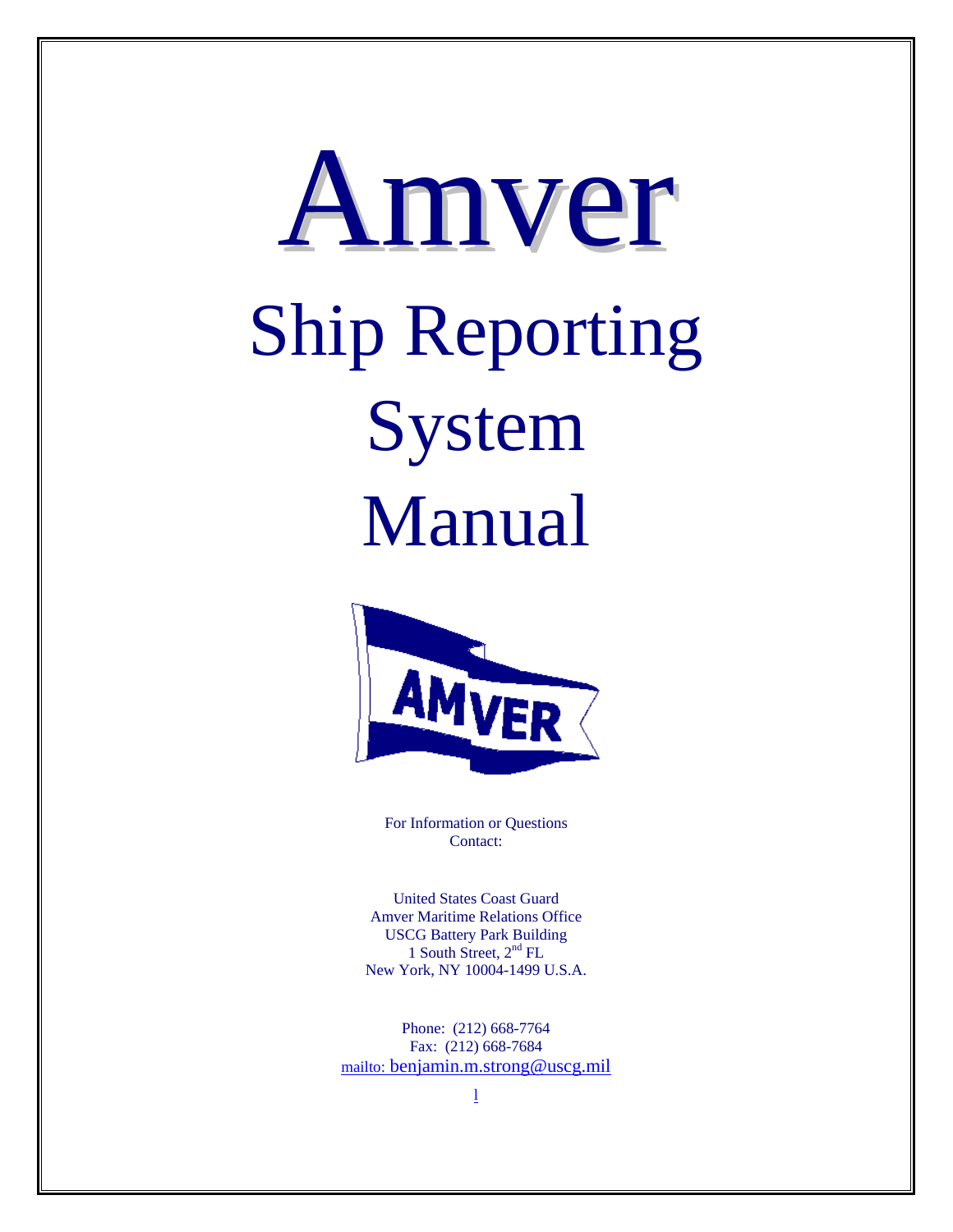(Revised 01-05)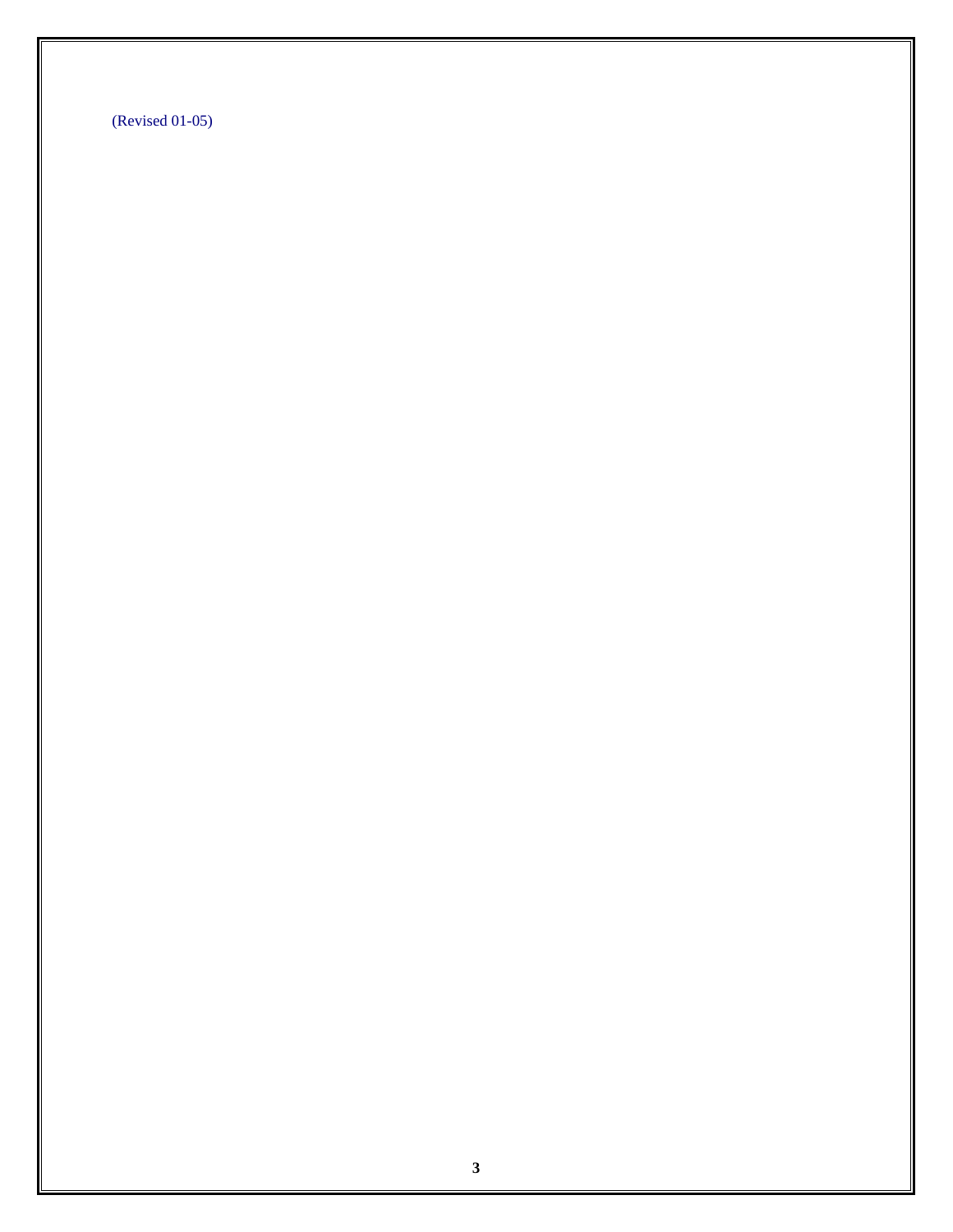# **Some Reminders –**

- Notify the nearest Rescue Coordination Center (RCC) in case of emergency. Notifying Amver only delays response
- The Amver Center cannot acknowledge receipt of your transmission (no outgoing communications capability)
- Amver information is protected and released to Search and Rescue (SAR) authorities, and only in a bonafide emergency
- Amver participation award eligibility after only 128 days on plot in a calendar year.
	- o Blue Pennant 1 year
	- o Gold Pennant 5 years
	- o Purple Pennant 10 years
	- o Plaque 15 years
	- o Engraved Pewter Plate 20 years
	- o Globe 25 years
	- o Engraved Crystal Globe 30 years

The more ships on the plot, the more efficiently and effectively the Amver System Works! Help Amver Grow! Please Pass This Information Along to Your Fellow Mariner!

#### GMDSS Operating Guidance for Masters of Ships in Distress Situations



- 1. EPIRB should float free and activate automatically if it cannot be taken into survival craft.
- 2. Where necessary, ships should use any appropriate means to alert other ships.
- 3. Nothing above is intended to preclude the use of any and all available means of distress alerting.

| <b>Radio Distress Communications</b> |                                    |                |            |  |  |  |
|--------------------------------------|------------------------------------|----------------|------------|--|--|--|
|                                      | Digital Selective<br>Calling (DSC) | Radiotelephone | Radiotelex |  |  |  |
| <b>VHF</b>                           | Channel 70                         | Channel 16     |            |  |  |  |
| MF                                   | 2187.5 KHz                         | 2182 KHz       | 2174.5 KHz |  |  |  |
| HF4                                  | 4207.5 KHz                         | 4125 KHz       | 4177.5 KHz |  |  |  |
| HF <sub>6</sub>                      | 6312 KHz                           | 6215 KHz       | 6268 KHz   |  |  |  |
| HF <sub>8</sub>                      | 8414.5 KHz                         | 8291 KHz       | 8376.5 KHz |  |  |  |
| HF12                                 | 12577 KHz                          | 12290 KHz      | 12520 KHz  |  |  |  |
| HF16                                 | 16804.5 KHz                        | 16420 KHz      | 16695 KHz  |  |  |  |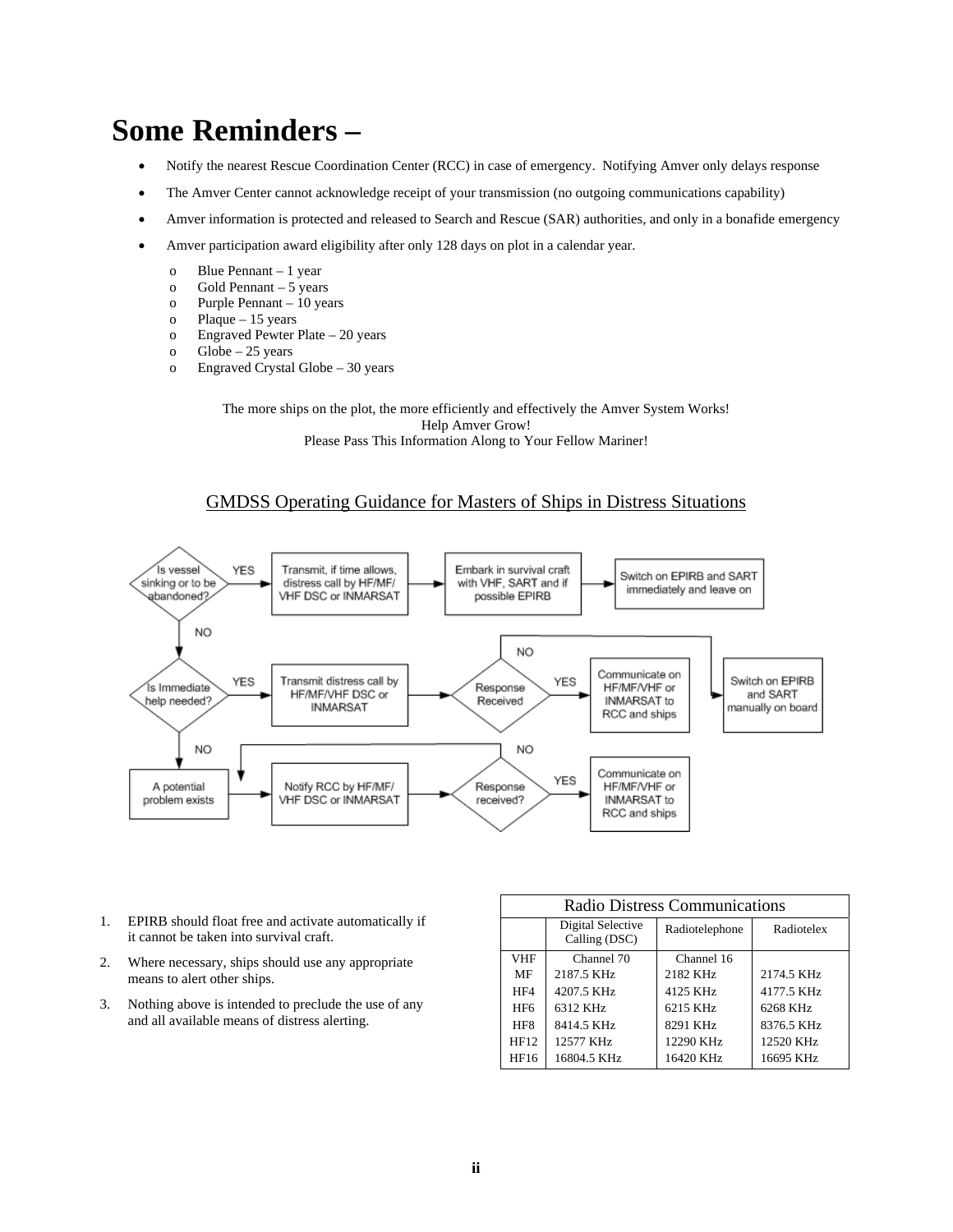| I.           |                                                                                   |
|--------------|-----------------------------------------------------------------------------------|
| II.          |                                                                                   |
| III.         |                                                                                   |
| <b>Telex</b> | HF Radio at no cost via USCG contractual agreements with the following company  4 |
| IV.          |                                                                                   |
| V.           |                                                                                   |
| VI.          |                                                                                   |
| VII.         |                                                                                   |
| VIII.        |                                                                                   |
|              |                                                                                   |
|              |                                                                                   |
|              |                                                                                   |
|              |                                                                                   |
|              |                                                                                   |
|              |                                                                                   |
|              |                                                                                   |
|              |                                                                                   |
|              |                                                                                   |
|              |                                                                                   |
|              |                                                                                   |
|              |                                                                                   |
|              |                                                                                   |
|              |                                                                                   |
| IX.          |                                                                                   |
| X.           |                                                                                   |
| XI.          |                                                                                   |
| XII.         |                                                                                   |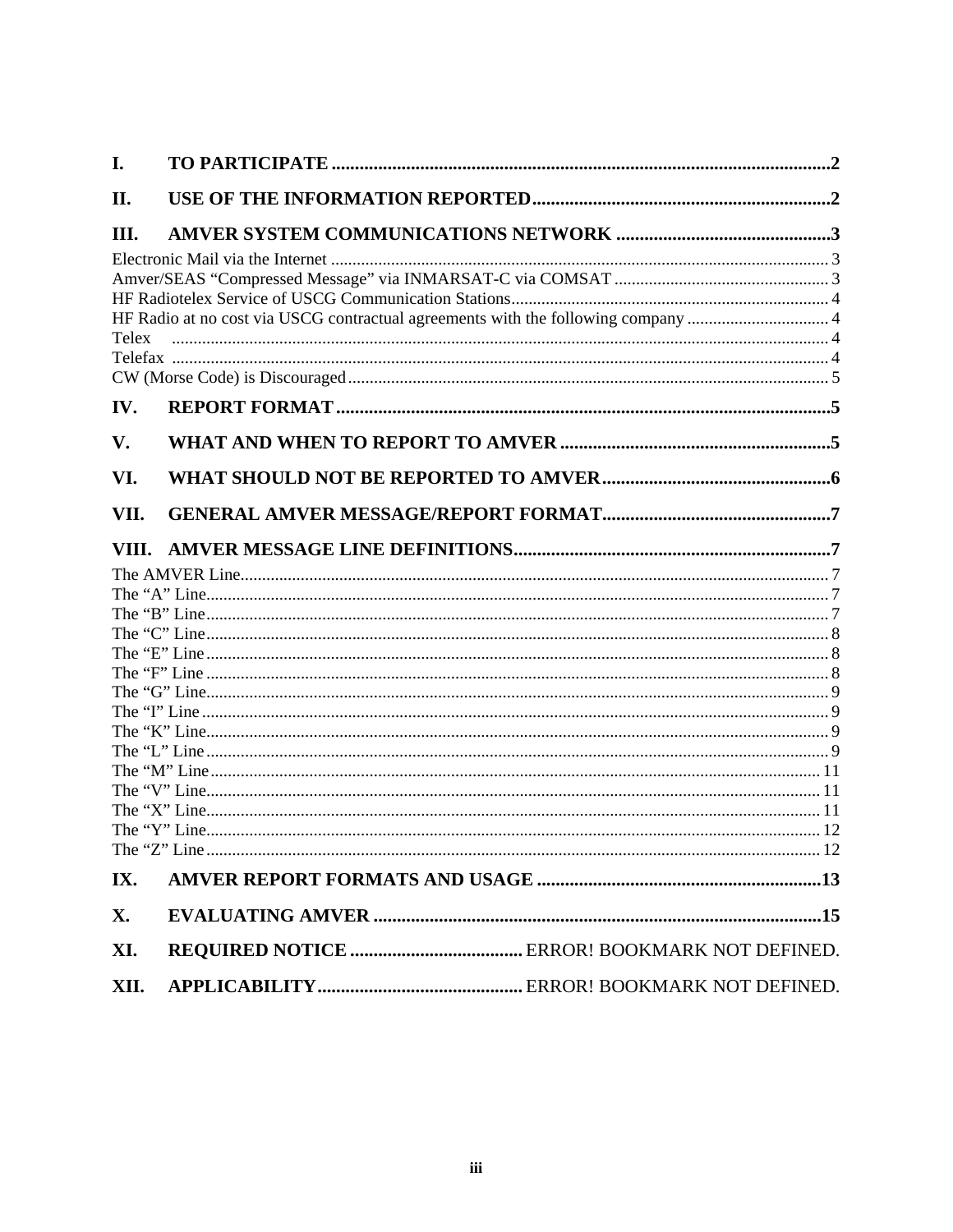## **I. To Participate**

A. Amver is a worldwide voluntary ship reporting system operated by the United States Coast Guard (USCG) to promote safety of life and property at sea. Amver's mission is to quickly provide SAR authorities, on demand, accurate information on the positions and characteristics of vessels near a reported distress. Any merchant vessel anywhere on the globe, on a voyage of greater than 24 hours duration, is welcome in the Amver system and family. International participation is voluntary regardless of the vessel's flag of registry, the nationality of the owner or company, or ports of call.

B. According to U.S. Maritime Administration (MARAD) regulations, U.S. flag merchant vessels of 1,000 gross tons or more operating in foreign commerce and foreign flag vessels of 1,000 gross tons or more for which an Interim War Risk Insurance Binder has been issued under the provisions of Title XII, Merchant Marine Act, 1936, must report and regularly update their voyages and positions to Amver in accordance with the instructions in this manual.

C. In accordance with 47 CFR, Ch. 1, Sec 80.905, U.S. vessels which transport more than six passengers for hire, operated more than 200 nautical miles from the nearest land, must "participate in the Amver system while engaged on any voyage where the vessel is navigated in the open sea for more than 24 hours."

D. To register to participate in Amver, please complete the online SAR(Q) form http://www.amver.com/sarqform.asp.

## **II. Use of the Information Reported**

Information voluntarily provided by vessels to Amver is kept strictly confidential and is protected by the USCG. It will be released only for safety purposes.

Amver's greatest use is in providing **SUR**face **PIC**tures – **SURPIC**s – to RCCs. A SURPIC either lists latitude/longitude or provides a graphical display of vessels near the position of a distress. It is used by RCCs to coordinate the efforts of merchant vessels and other resources to provide the best and most timely assistance possible to distressed vessels or persons at sea.

The information provided is also used to compute "days on plot" – the number of days a vessel actively participated in the Amver system. Vessels with 128 days or more on plot in any calendar year (01 January – 31 December) are eligible for an Amver award. Additional awards are given for 5, 10, 15, 20, 25 and 30 consecutive years of Amver participation at the 128 day per year level (including extended dry-dock or overhaul periods, if Amver is informed of them).

Further information on the Amver awards program may be obtained from:

United States Coast Guard Amver Maritime Relations Office USCG Battery Park Building 1 South Street,  $2<sup>nd</sup>$  Floor New York, NY 10004-1499 U.S.A.

Telephone: (212) 668-7764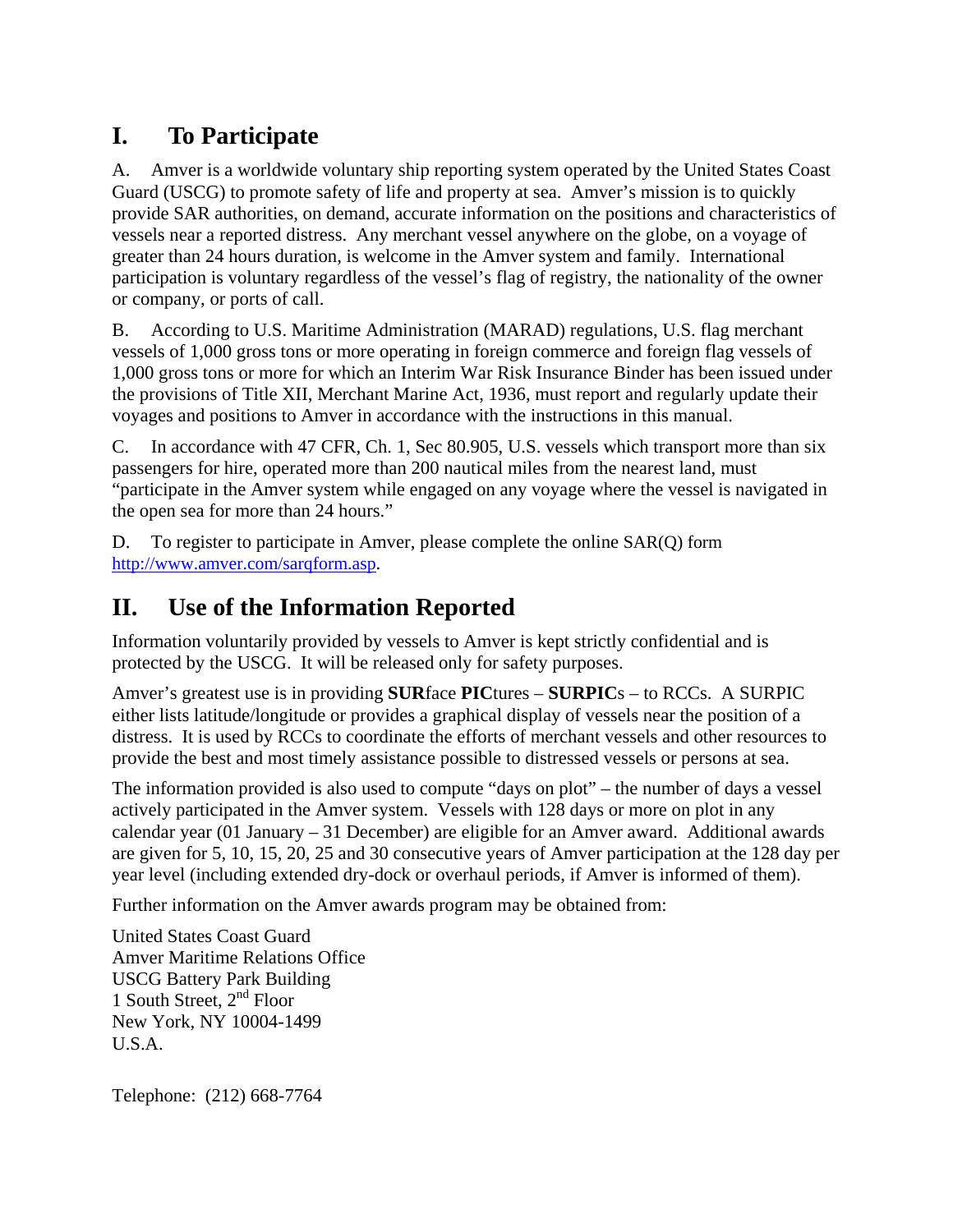Facsimile: (212) 668-7684 Telex: 127594 AMVERNYK benjamin.m.strong@uscg.mil

## **III. Amver System Communications Network**

#### **Electronic Mail via the Internet**

Amver's address is either amvermsg@amver.org or amvermsg@amver.com.

If a ship already has an inexpensive means of sending electronic mail (e-mail) to an internet address, this is a preferred method. E-mail may be sent via satellite or via HF Radio, depending on the ship's equipment and arrangements with communication providers ashore. Ships must be equipped with a personal computer, an interface between the computer and the ship's communication equipment, and the appropriate software. Please Note: The e-mail path on shore to the Amver center is essentially free, but the communications service provider may still charge from ship to shore.

#### **Amver/SEAS "Compressed Message" via INMARSAT-C via Telenor**

Amver address: National Oceanic and Atmospheric Administration (NOAA) Phone number entered in the ADDRESSBOOK. [For information, please see the instruction sheet for your brand of International Mobile Satellite Organization (INMARSAT)-C transceiver.]

Ships that meet the system requirements listed below may send combined Amver/Weather observation messages Free of Charge via Telenor Land Earth Stations at: 001 Atlantic Ocean Region – West (AORW) – (Southbury); 101 Atlantic Ocean Region – East (AORE) – (Southbury); 201 Pacific Ocean Region (POR) – (Santa Paula); 321 Indian Ocean Region (IOR) – (Aussaguel).

- Ships must be equipped with INMARSAT Standard C transceiver with floppy drive and capability to transmit a binary file [ship's Global Maritime Distress Safety System (GMDSS) INMARSAT-C transceiver can be used]
- Ships must have an IBM-compatible computer (which is not part of the ship's GMDSS system), and it must meet the following minimum requirements.
	- o hard drive
	- o 286 MHz or better processor
	- o VGA graphics
	- o an interface between the computer and the INMARSAT transceiver
	- o Amver/SEAS software (available free of charge from NOAA). See below.

Amver/SEAS Software can be downloaded from the internet at: http://seas.amverseas.noaa.gov/seas

or requested from:

Telenor Satellite Services (formerly, Comsat) 1101 Wootton Parkway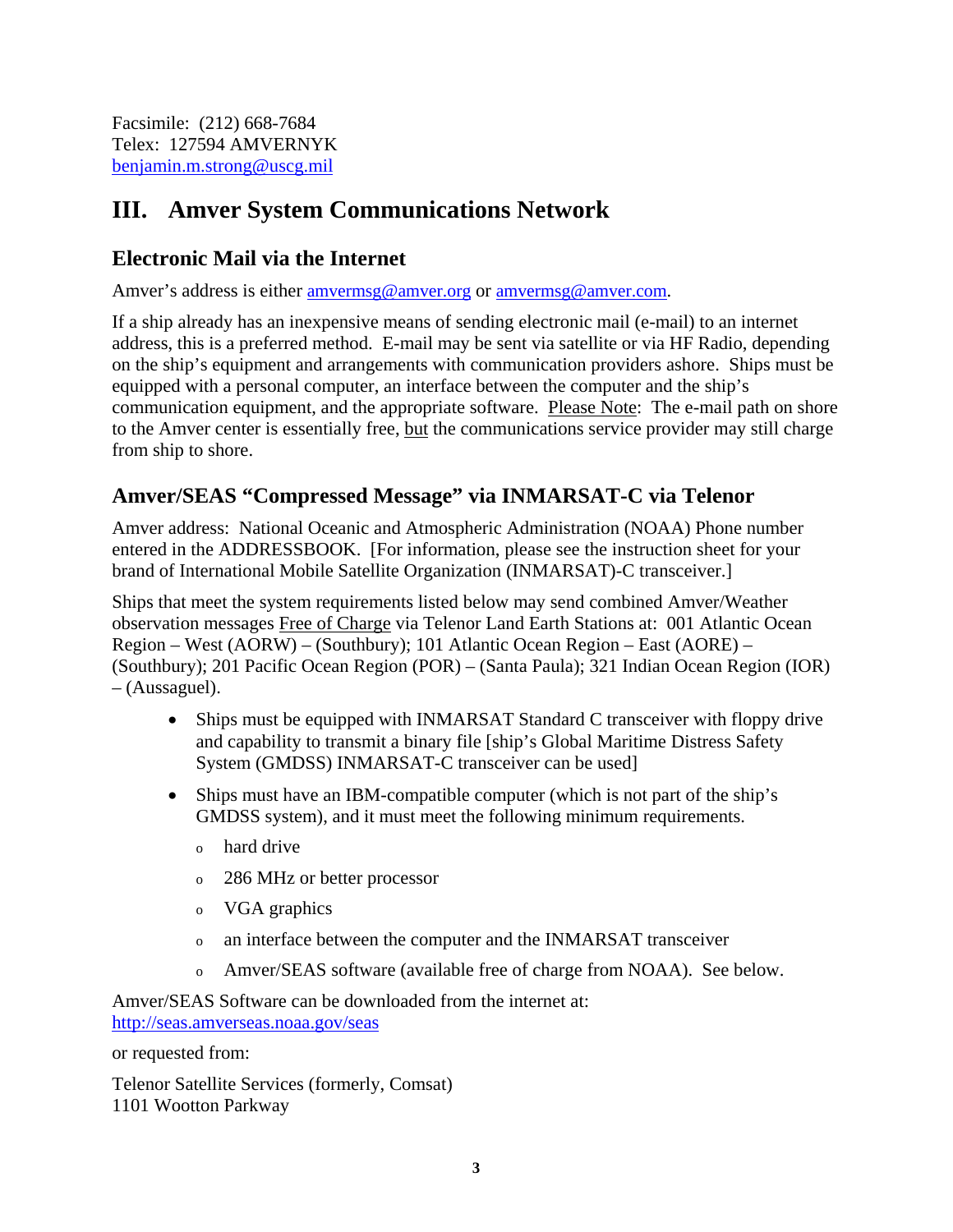Rockville, Maryland 20852 Phone: 01 (301) 838-7800 or 1-800-685-7898 E-mail: mailto:customer.care@telenor.com

### **HF Radiotelex Service of USCG Communication Stations**

Full information on how to send Amver messages this way can be found at: http://www.navcen.uscg.gov/marcomms/cgcomms/call.htm

#### **HF Radio at no cost via USCG contractual agreements with the following companies**

- Mobile Marine Radio (WLO) (ShipCom Radio Network)
- Mobile (WCL)
- Marina Del Ray (KNN)
- Seattle (KLB)

#### **Telex**

Amver Address: (0) (230) 127594 AMVERNYK

Amver reports may be filed via telex using either satellite (code 43) or HF radio. Ships must pay the tariffs for satellite communications. Telex is a preferred method when less costly methods are not available.

## **Telefax**

Telefacsimile (telefax) phone number to the USCG Operations Systems Center (OSC) in Martinsburg, West Virginia: (01) (304) 264-2505

In the event other communication media are unavailable or inaccessible, Amver reports may be faxed directly to the Amver computer center. However, this is the least desirable method of communication since it involves manual input of information to the computer verses electronic processing. Please Note: Do not fax reports to the Amver Maritime Relations Office (AMR) in New York since it is not staffed 24 hours a day, seven days a week, and relay and processing of reports is delayed pending normal Monday-Friday business hours.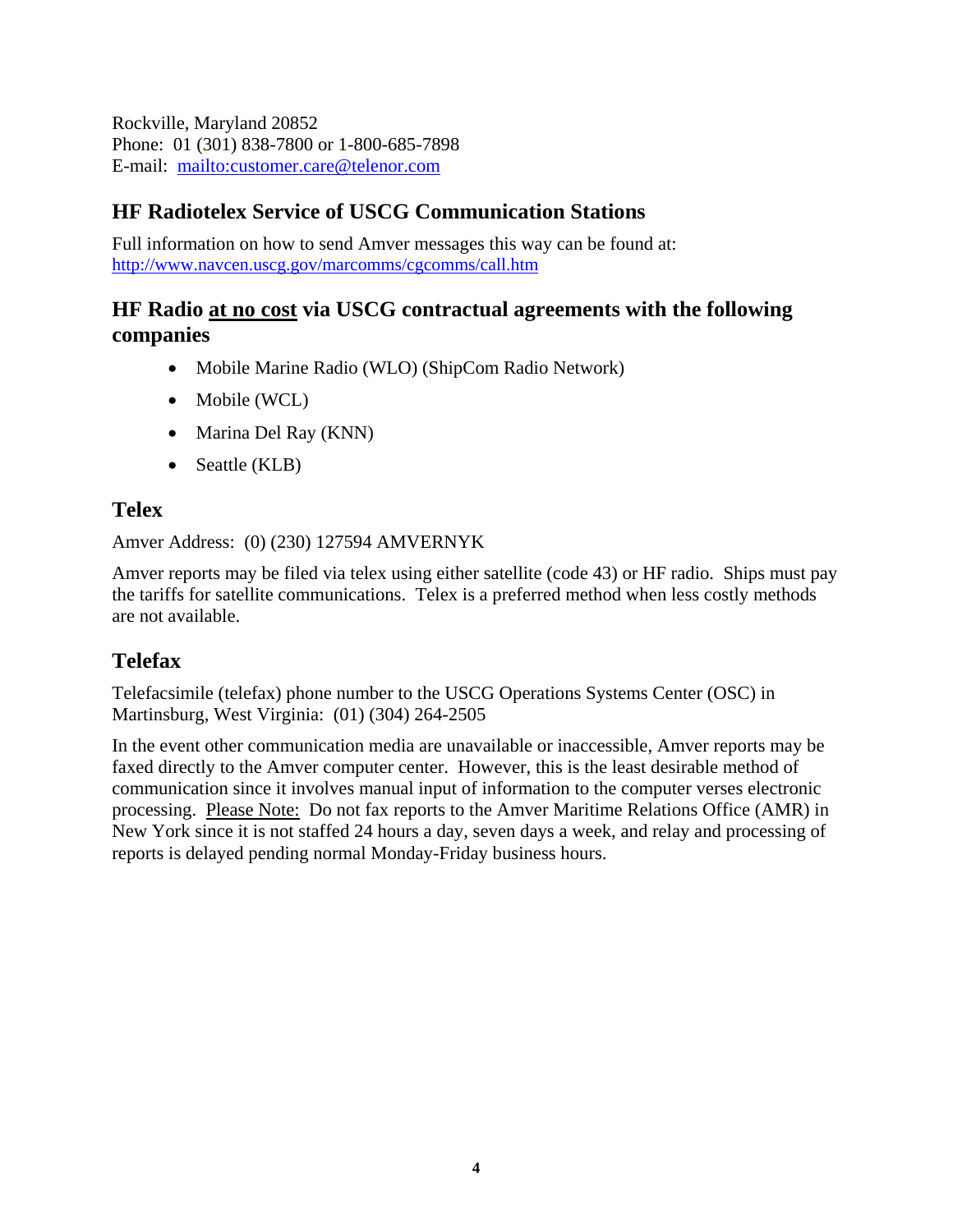#### **CW (Morse Code) is Discouraged**

Amver address: AMVER

Due to the decline in its usage, the number of Coast Stations supporting it, its high cost, potential for error, and the mandatory carriage of upgraded GMDSS Communication Capabilities, ships are discouraged from using this medium.

For more information regarding Amver reporting, please visit the new Amver web site at: http://www.amver.com.

**ALL DISTRESS MESSAGES MUST BE SENT TO THE NEAREST RCC, NOT AMVER**  (See Section VI). After receipt, the Amver computer automatically processes each report. Since the processing of Amver Reports is heavily automated, the Amver Center maintains only a small staff of Voyage Analysts to verify the data and resolve errors or inconsistencies in the thousands of reports received daily. Therefore, it is imperative reports be received electronically at the Amver Center.

## **IV. Report Format**

Amver participants will note the basic format for Amver reports corresponds to the International Maritime Organization (IMO) standard. However, Departure Reports have been eliminated in favor of the more common practice of filing a combined Sailing Plan/Departure Report upon departure. In other words, experience has shown there is no need for both Sailing Plans and Departure Reports since most vessels are in the habit of combining these two reports. This combined report is now called simply a Sailing Plan, and it should be sent within a few hours before or after departure.

In another change, the information required for Position and Deviation Reports has been increased, as recommended by numerous participants, to ensure enough information is provided to keep Amver accurate. Also, an end-of-report ("Z") line has been added to facilitate automatic processing of Amver reports.

## **V. What and When to Report to Amver**

There are four types of Amver reports: Sailing Plan, Position Report, Deviation Report, and Arrival Report. Detailed descriptions and examples of each report type are given in *Section IX, Amver Report Formats and Usage*. A brief description follows below:

A. Sailing Plan – contains complete routing information and should be sent within a few hours before, upon, or within a few hours after departure.

B. Position Report – should be sent within 24 hours of departure and subsequently at least every 48 hours until arrival. The destination should also be included in Position Reports.

C. Deviation Report – should be sent as soon as any voyage information changes, which could affect Amver's ability to accurately predict the vessel's position. Changes in course or speed due to weather, ice, change in destination, or any other deviations from the original Sailing Plan should be reported as soon as possible.

D. Arrival Report – should be sent upon arrival at the sea buoy or port of destination.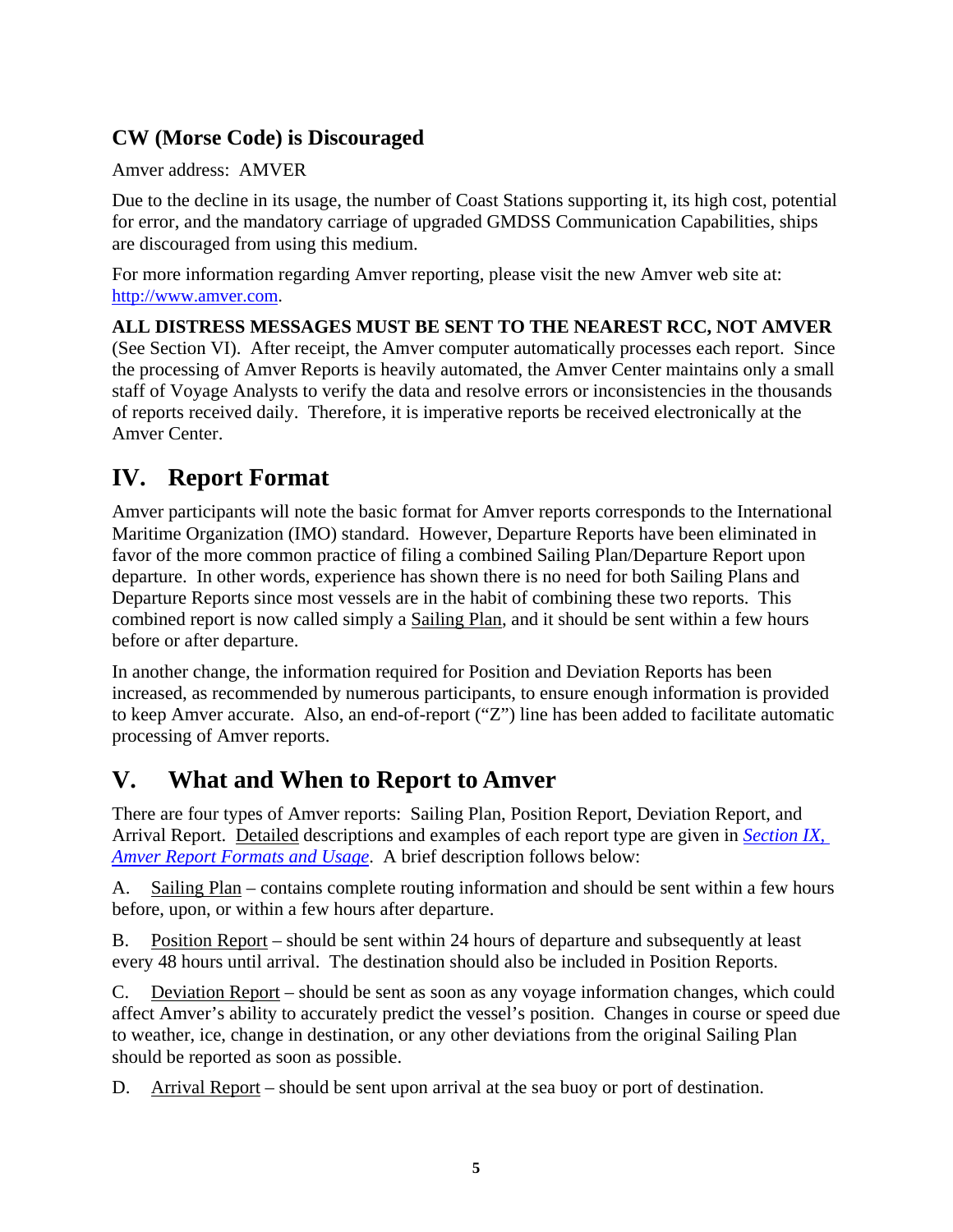E. At the discretion of the master, reports may be sent more frequently than the above schedule, for example: during heavy weather or other adverse conditions. Complete, timely, and accurate reports are essential to keeping Amver accurate and saving lives!

## **VI. What Should NOT be Reported to Amver**

Amver frequently receives messages, which should have been sent to other agencies, not Amver. Amver is an information system maintained to aid RCCs in providing information for SAR incidents on the high seas. Amver is NOT itself an RCC and it has NO facilities for coordination or providing assistance. Amver is also NOT a general-purpose communications center. Some of the more common examples of messages, which should NOT be sent to Amver, are listed below:

A. Request for Assistance: **ANY VESSEL REQUIRING ASSISTANCE SHOULD CONTACT THE APPROPRIATE RCC, NOT Amver!** Similarly, any vessel copying an SOS, MAYDAY or DSC Alert from a distressed vessel, or otherwise becoming aware that a distress incident has occurred, should contact the appropriate RCC, not Amver. While Amver will, of course, relay any message, which reports an emergency to the most appropriate USCG RCC (which may in turn have to relay the information to another RCC), it will cause a delay in the rescue response.

The USCG RCC for the Atlantic Area may be reached at TELEX 127775 or telephone 757-398- 6231. The USCG Pacific Area RCC may be reached at TELEX 172343 (CG ALDA), or telephone 510-437-3700.

B. Sighting Reports: Reports of sighting small sailing vessels on the high seas, derelict vessels, lifeboats, or life rafts, vessel or aircraft debris, and so forth, should be sent directly to the appropriate RCC, not Amver. Similarly, sightings of hazards to navigation, oil slicks, and so forth, should also be reported directly to the appropriate RCC, not Amver. Iceberg sightings in the northwest Atlantic Ocean should be reported directly to the Commander, International Ice Patrol. The proper format and instructions for sending iceberg sighting reports may be obtained from:

International Ice Patrol 1082 Shennecossett Road Groton, CT 06340-6095

860-441-2626 fax: 860-441-2773 iipcomms@uscg.mil http://www.uscg-iip.org

C. Weather Observations: Weather observations should be sent directly to the appropriate meteorological organization (such as: OBS METEO WASHINGTON DC), not Amver.

D. Report of Crew and Vessel Equipment Status: It is sometimes necessary for vessels to report the status of the crew and certain equipment prior to arrival in port. This information should be sent directly to the appropriate port authority, not Amver.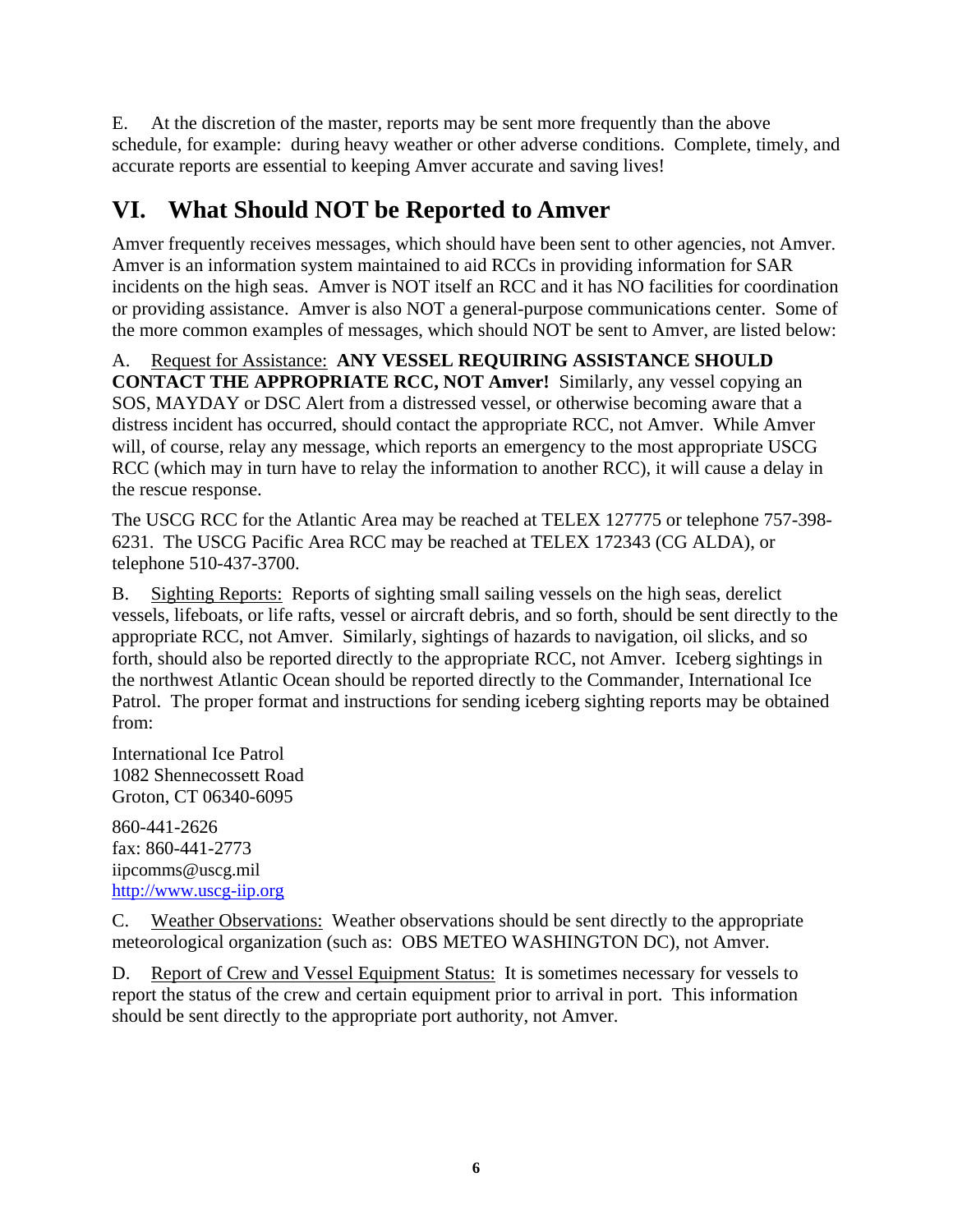## **VII. General Amver Message/Report Format**

Each Amver message consists of report lines. There are 15 types of lines. The first line in every report begins with the word "Amver" followed by a slash ( $\ell$ ), a two letter code identifying the report type, (see *Section VIII, Amver Message Line Definitions*) and ends with a double slash (//). Each remaining line begins with a specific letter followed by a slash (/) to identify the line type. The remainder of each line contains one or more data fields separated by singe slashes (/). Each line ends with a double slash  $\langle \rangle$ . All reports should end with a "Z" end-of-report line.

Detailed descriptions and examples of the line types and their fields are given in *Section VIII, Amver Message Line Definitions*.

Detailed descriptions and examples of complete reports are given in *Section IX, Amver Report Formats and Usage*.

Some of the information requested in the reports is redundant, such as providing both speeds and Estimated Times of Arrivals (ETAs), or positions and port names, and so forth. This redundancy is deliberate. Despite the advanced state of modern communications, Amver continues to receive reports partially garbled, incomplete, contain times or positions with transposed digits, and so forth. The redundant information is used to detect and correct such errors and ensure accurate data is input to the Amver database.

## **VIII.Amver Message Line Definitions**

### **The AMVER Line**

All Amver reports must begin with the "AMVER" line. Report type is one of the following two letter codes: SP – Sailing Plan, PR – Position Report, DR – Deviation Report, FR – Arrival (Final) Report.

AMVER/report type//

Example: AMVER/PR//

#### **The "A" Line**

The "A" line is required in all reports to identify the vessel submitting the report.

A/vessel name/International Radio Call Sign// Example: A/Sea Wolf/KNFG//

#### **The "B" Line**

The "B" line identifies the time associated with the position given in the "C" or "G" lines of the report. All times in "B", "I", "K", and "L" lines should be expressed in Universal Coordinated Time (Greenwich Mean Time, Time Zone "Z" Zulu) as a six-digit date-time group followed by the letters "Z", "GMT", or "UTC" and optionally by a three-letter abbreviation for the month. For example, nine o'clock (0900) Universal Coordinated Time on the Twenty-third of December could appear in any of the formats shown in the examples below. However, the first two methods are preferred.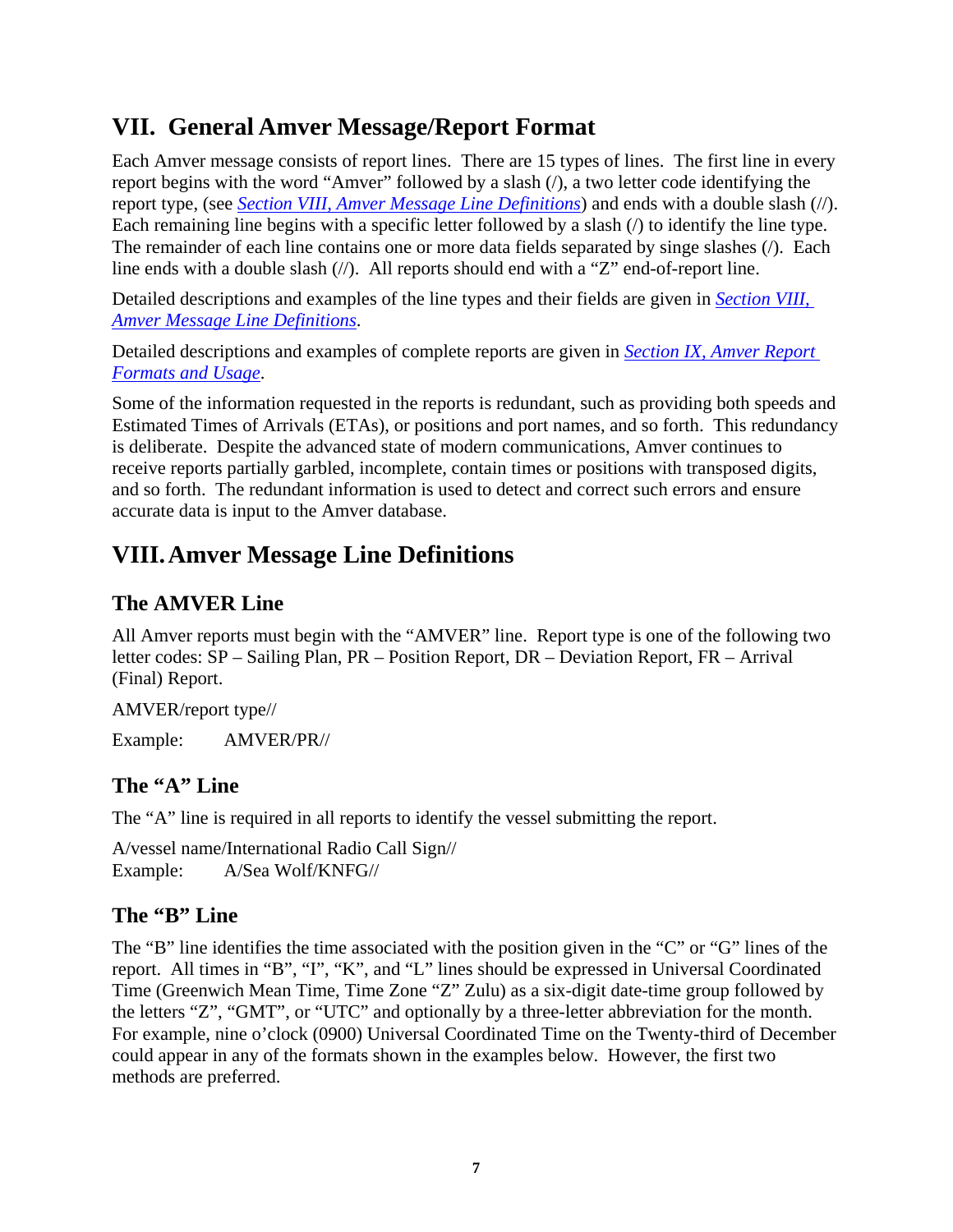B/Time// Examples: B/230900Z// B/230900Z DEC// B/230900GMT// B/230900UTC//

#### **The "C" Line**

The "C" line is used in Position and Deviation Reports to give the vessel's current position (as of the time given in the "B" line) in latitude and longitude. Latitudes are always expressed as a four-digit group followed by "N" (for "North") or "S" (for "South"). The first two digits are interpreted as degrees and the second two are interpreted as minutes. Similarly, longitudes are always expressed as a five-digit group followed by "E" (for "East") or "W" (for "West"). The first three digits are interpreted as degrees and the last two are interpreted as minutes. For example, the position forty-six degrees fifty-three minutes north latitude, twenty-eight degrees twenty minutes west longitude (46-53N 028-20W) would appear as shown in the example below. It is important to use all digits every time, filling leading digit positions with zeroes as needed, to ensure accurate interpretation of position information. Position data may appear in the "C", "G", "I", and "L" lines.

C/latitude/longitude// Example: C/4653N/02820W//

#### **The "E" Line**

The "E" line is used to report the vessel's current course (as of the time in the "B" line) in degrees true as a three-digit number. The first example shows a course of 230 degrees true while the second example shows a course of 045 degrees true.

E/current course// Examples: E/230// E/045//

#### **The "F" Line**

The "F" line is used to report the vessel's estimated average speed over the ground for the remainder of the voyage as a three-digit number representing tenths of knots. The first example below shows a speed of 12.6 knots and the second example shows a speed of 9.2 knots. This is a very important line to report as this speed is used for Amver's dead reckoning computations unless a different speed is provided for a specific leg of the voyage (see the explanation of "L" lines below). If no speed is given, Amver must use an assumed speed. Since an error of only one knot will produce a position error of 48 nautical miles between 48-hour position updates, it is vitally important Amver participants report anticipated average speeds accurately. As with position data, it is important to use all digits when specifying a speed to ensure accurate interpretation.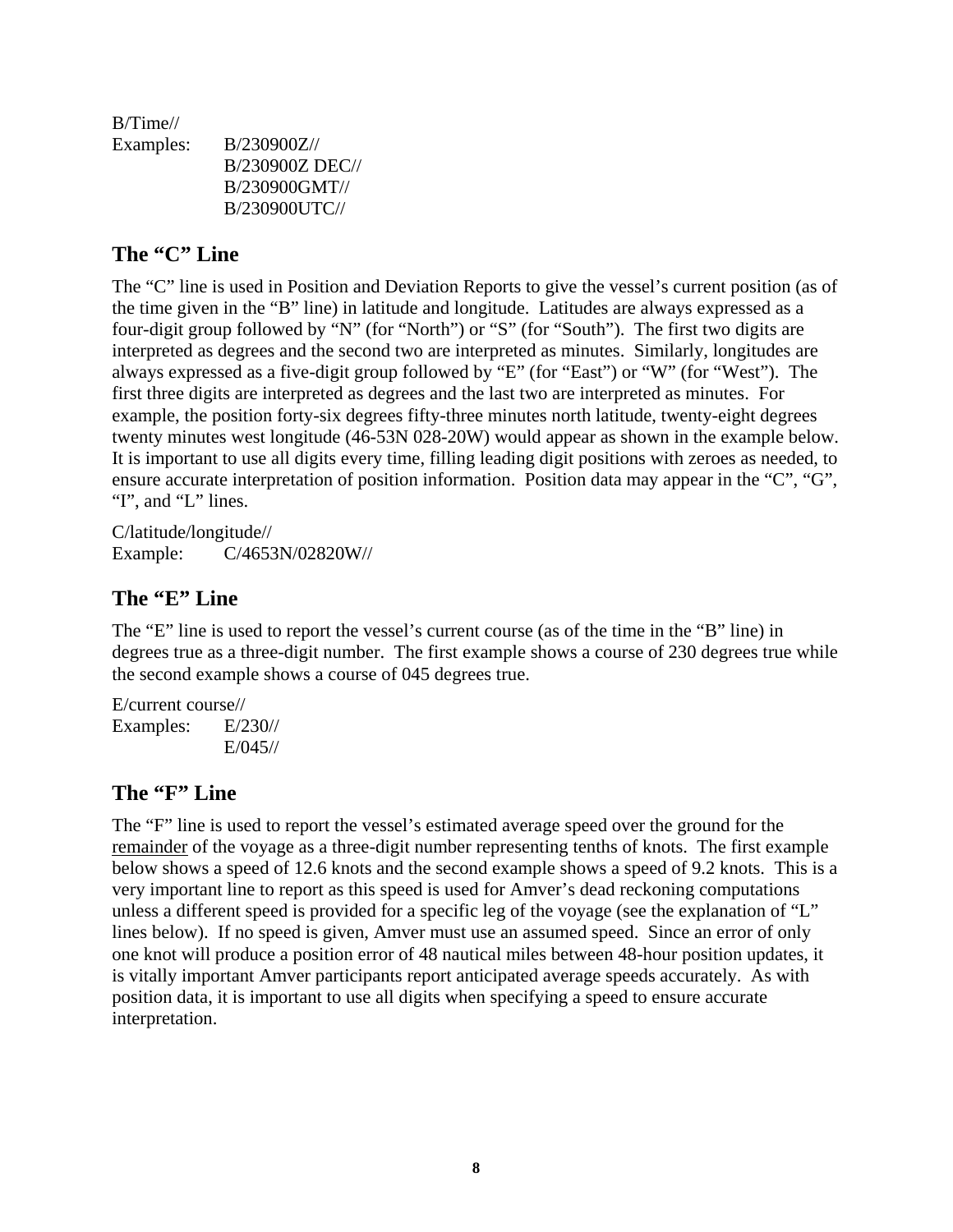F/estimated average speed// Examples: F/126// F/092// F/140//

#### **The "G" Line**

The "G" line is used to report the port of departure by name and position. It is important to give the position of the port as the name alone does not always uniquely identify the port. In the first example below, omitting the position could have meant Liverpool, England, or Liverpool, Canada (44-04N, 64-43W), as both were possible ports of departure. Further analysis of the voyage would be required to determine which was correct.

G/port of departure/latitude/longitude// Examples: G/LIVERPOOL/5325N/00300W// G/LIVERPOOL UK/5325N/00300W//

#### **The "I" Line**

The "I" line is used to report the vessel's next port and ETA. As with the "G" line above, it is important to include the port's position as well as its name. The ETA at the next port is also important, especially when a U.S. port is the destination. In all cases, the ETA is compared with Amver's computed ETA as a check on the accuracy and consistency of all voyage route information.

I/destination/latitude/longitude/estimated time of arrival// Example: I/NEW YORK US/4042N/ 07401W/051230Z MAR//

#### **The "K" Line**

The "K" line is used to report a vessel's <u>actual</u> arrival in the immediate vicinity of its destination. Arrival Reports are very important to Amver but very few ships send them. Failure to send arrival messages has at least two serious consequences. First, it leads to uncertainty about the vessel's status (underway or in port), especially if regular Position Reports have not been sent. On more than one occasion, a vessel has been contacted and asked to divert to assist a distressed vessel at sea simply because the actual arrival of the vessel in port had not been reported. Second, failure to send an Arrival Report makes it difficult to maintain accurate statistics on the vessel's participation in Amver for purposes of the Amver awards program.

K/port of arrival/latitude/ longitude/time of arrival// Example: K/YOKOHAMA JA/3524N/ 13940E/152315Z//

#### **The "L" Line**

The "L" line is used to report route information. These lines are the most complex lines in an Amver report, but they are critical to Amver's success. Complete route information should be provided in all Sailing Plans and also in Deviation Reports when the vessel's route or destination changes. Every report containing insufficient routing information must be manually plotted and approximate turn points entered by Amver Voyage Analysts. These estimates of the vessel's intended route can lead to substantial errors. As many "L" lines as needed may be used to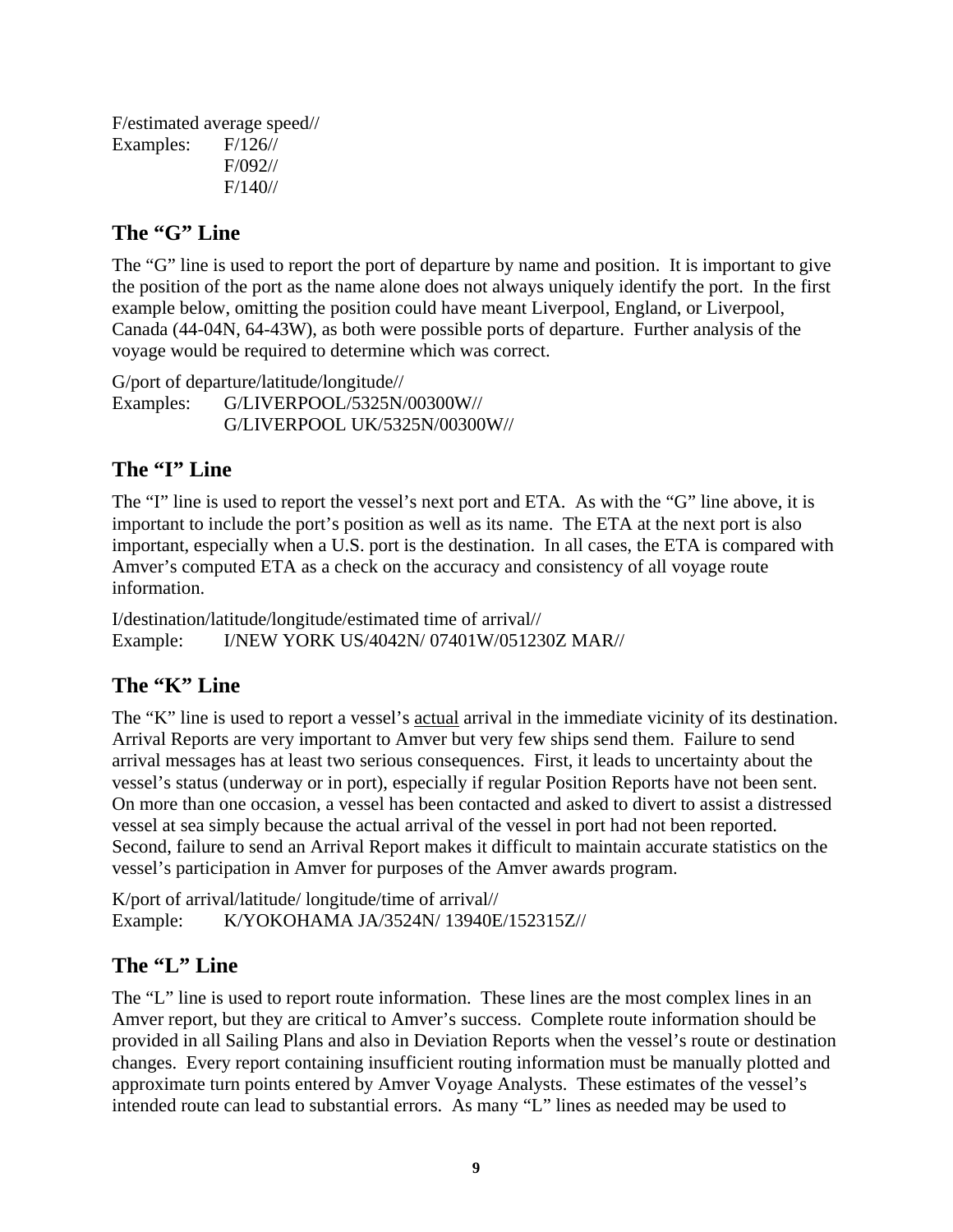describe the vessel's intended route. However, since Amver's primary purpose is to locate assistance for distressed vessels on the high seas, detailed route information caused by maneuvering over short distances near coasts should not be included. Instead, an approximate route using fewer turn points and the "COASTAL" navigation method should be provided. All "L" lines except the last one in the report require the navigation method to the next turn point, latitude and longitude of the next turn point, and the ETA at the next turn point. The final "L" line in a Sailing Plan requires only the navigation method from the last turn point to the destination.

A. Navigation Method: The navigation method is required on all "L" lines. It is the method used to get from the last specified position to the one specified in this "L" line. There are three types of navigation methods recognized by Amver. They are Rhumb Line (RL), Great Circle (GC) and Coastal (COASTAL). The "COASTAL" method should be used only to indicate when an approximate route near a coast is used in place of the many turn points required to describe the vessel's true track. **However, enough turn points should be provided to keep Amver's plot of the vessel's position within 25 nautical miles of the vessel's true position. The "COASTAL" method should never be used for major portions of a route.** For example, a voyage from the Panama Canal to San Francisco should NOT use a navigation method of "COASTAL" for the entire route even though it will run roughly parallel to the coasts of Central and North America.

B. Leg Speed: The leg speed is an optional item on "L" lines. It is the anticipated average speed over the ground on the leg, which ends at the position given in the same "L" line. Leg Speed should be used whenever the anticipated average speed on a leg is significantly different from the anticipated average speed for the voyage as reported in the "F" line. **As a general rule, a difference of one knot or more should be considered "significant."** A more precise test is to compute the largest position error resulting from dead reckoning computations if the leg speed is not given. Anything, which causes a computed position error of more than 25 nautical miles, should be considered significant. As with the complete voyage, leg speed and ETA are compared for consistency as an error check to ensure the correctness of the data in the report.

C. Latitude: This is the latitude of the next turn point. It is required in all "L" lines except the last one in the report.

D. Longitude: This is the longitude of the next turn point. It is required in all "L" lines except the last one in the report. The final position in a route is assumed to be the port of destination specified in the "I" line.

E. Port or Landmark Name: This is an optional item in "L" lines. It should be used only when it will make the route easier to understand. It should NOT be used in place of a position.

F. Estimated Time of Arrival (ETA): This is required in any "L" line where the vessel intends to lay over at the position given in the same "L" line. For example, a vessel may lay over at the Panama Canal for a day awaiting passage through the Canal. The last example below illustrates this type of "L" line.

L/navigation method/leg speed/ latitude/longitude/port or landmark name/estimated time of arrival/estimated time of departure//

Examples: L/RL/125/2548N/07710W/ABACO/ 111200Z// L/GC/3600N/00600W/161430Z//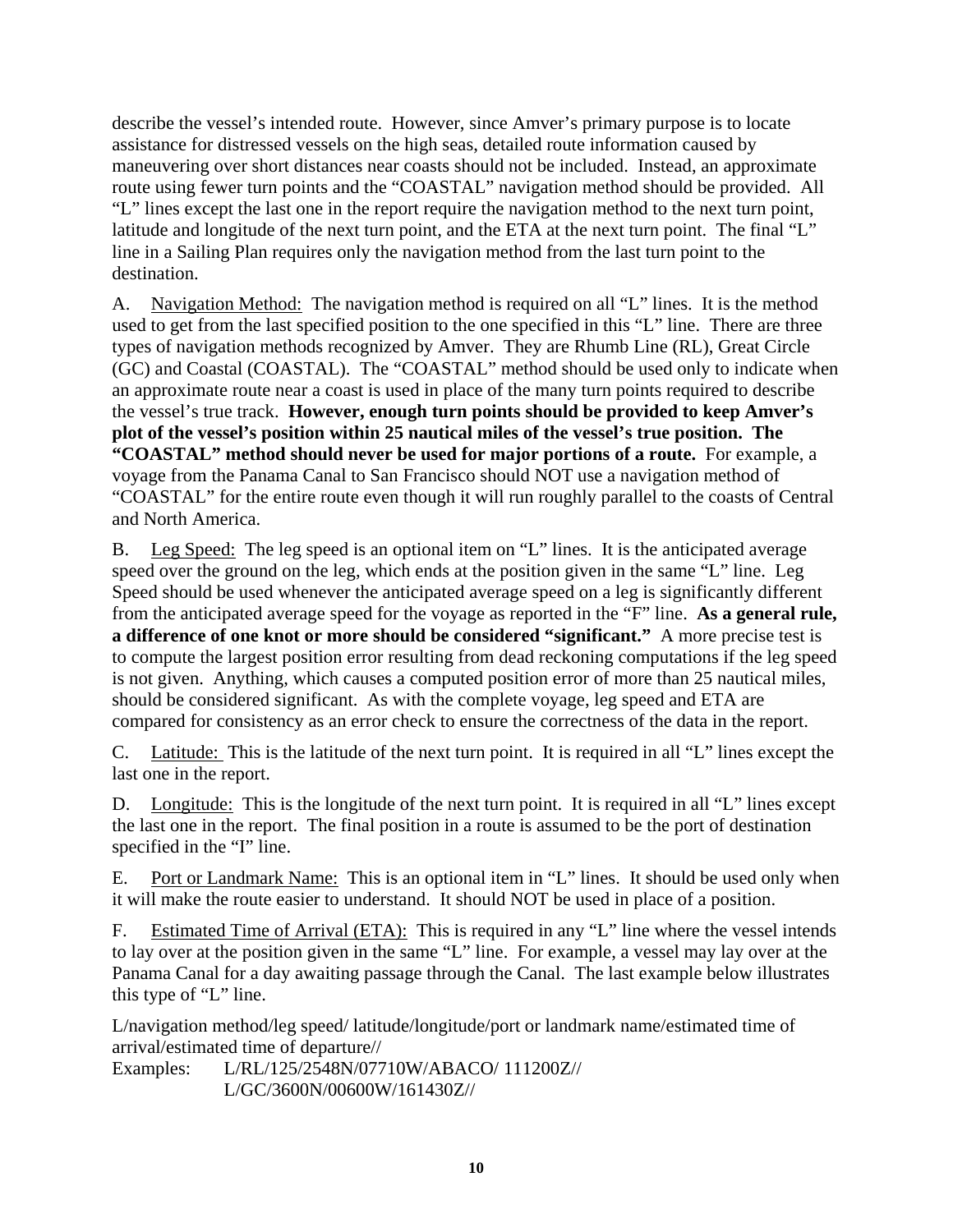#### L/COASTAL/2230N/07800W/OLD BAHAMA CHANNEL/241745Z// L/GC/0857N/07934W/PANAMA CANAL/ 211800Z/221300Z//  $L/RL/$  (Final "L" line only)

#### **The "M" Line**

The "M" line is optional and is used to provide information on the best way to contact the vessel quickly in the event of a distress at sea. Many lives have been saved because Amver provided information on vessels near a distress AND a RCC was able to contact them quickly, allowing them to proceed and assist in a timely fashion.

Examples: M/GKA/WSL/NMN M/INMARSAT 1501562//

#### **The "V" Line**

The "V" line is an optional line used to report the medical capability aboard the vessel during the voyage. It is important to accurately report your vessel's medical resources **EVERY VOYAGE**. Medically trained personnel are very scarce on the high seas and this makes them extremely valuable in cases where a member of a vessel's crew becomes ill or injured. The codes used are "NONE" if no medically trained personnel are aboard, "NURSE" if a trained nurse is aboard, "PA" if a physician's assistant or paramedic is aboard, and "MD" if a medical doctor or physician is aboard.

V/medical personnel aboard this voyage//

Examples: V/NONE// V/NURSE// V/PA// V/MD// V/MD/NURSE//

#### **The "X" Line**

The "X" line is used for any English language amplifying comments or remarks the vessel may wish to send Amver regarding its current voyage. Any information provided in the "X" line will be stored in the Amver automatic data processing system for later review. However, immediate action may not be taken, nor will the information be routinely passed to other organizations. The "X" line can NOT be used as a substitute for sending information to other SAR organizations (see *Section VI, What Should NOT be Reported to Amver* above). However, Amver will, at the request of other SAR authorities, provide "X" line information to those authorities.

Changes in Vessel Data: The second example below is particularly important and useful to Amver if the vessel has recently changed name, flag, owners, and so forth. It is important to include the number assigned the ship in Lloyds Register of Shipping, as this number positively identifies the vessel and greatly reduces the research required to ensure the Amver database is kept current, and Amver days on plot are credited to the correct vessel.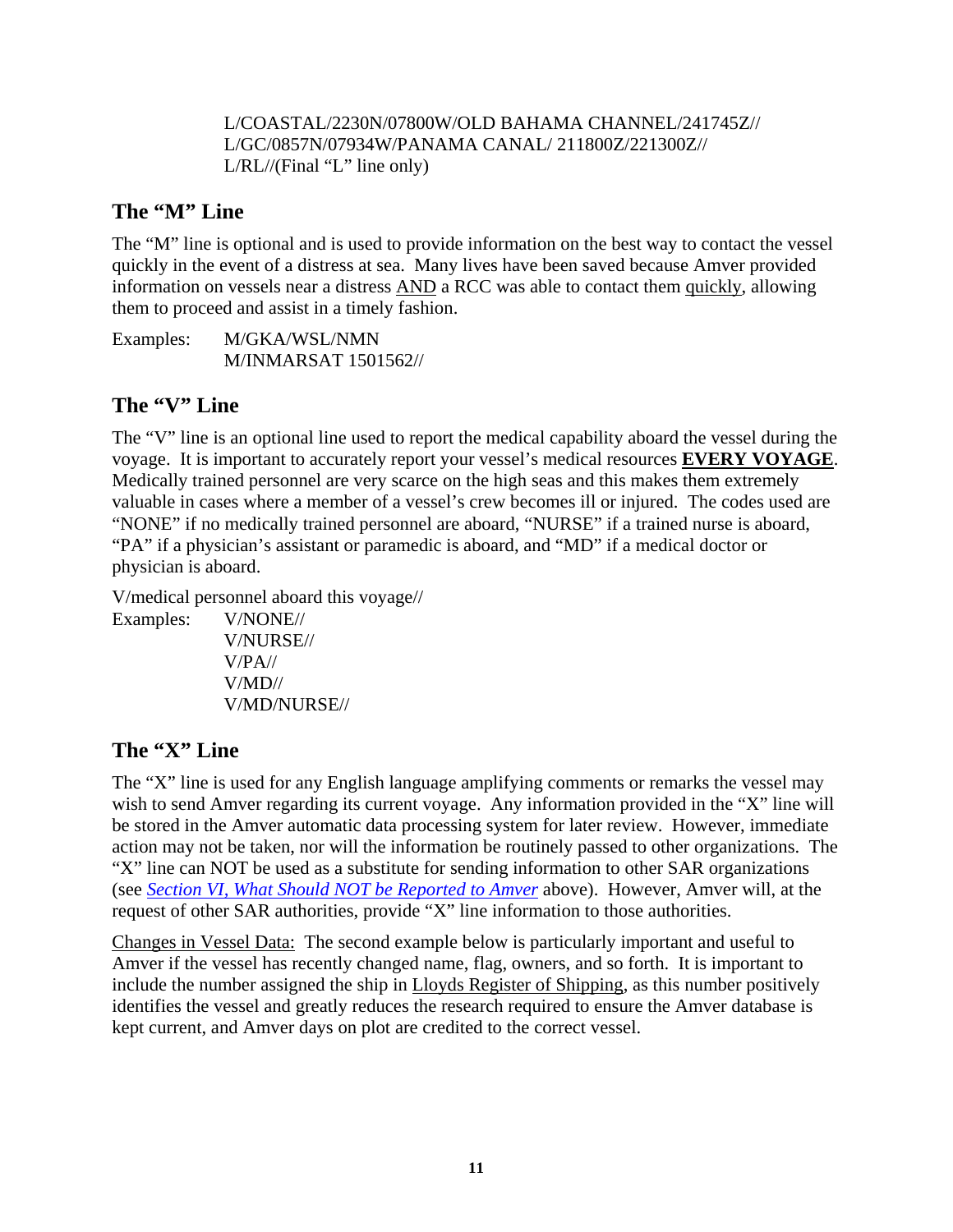X/remarks//

Examples: X/SLOWED DUE TO HEAVY WEATHER// X/PREVIOUSLY UNIQUE PIONEER/ VRPD LLOYDS NR 7223663// X/NEXT REPORT AT 171200Z//

#### **The "Y" Line**

The "Y" line is used to request relay of the Amver report to certain other ship reporting systems. Amver, in support and cooperation with regional reporting systems, will, upon specific request of a participating vessel, relay a copy of its Amver report to selected reporting systems. Amver will relay reports to other reporting systems ONLY when requested to do so via appropriate entry in the "Y" line.

A. MAREP: In accordance with Title 46, U.S. Code of Federal Regulations, all U.S. flag merchant vessels and certain other vessels are REQUIRED to report their positions to the U.S. Martime Administration (MARAD) via participation in the Amver system. Such vessels MUST include the keyword "MAREP" in the "Y" line of every Amver report.

B. JASREP, AUSREP, and CHILREP: Presently, Amver and the Japanese, Australian, and Chilean Regional Reporting Systems (JASREP, AUSREP, and CHILREP) cooperate with each other by accepting and complying with relay requests.

In the first example below, a vessel is requesting Amver to relay the report to JASREP. In the second, the vessel is requesting Amver to relay the report to both JASREP and MARAD. In the third example, a vessel reporting to another reporting system, such as JASREP, has requested relay of the report to Amver. In the fourth example, a vessel reporting to another system has requested relay of the report to both Amver and MARAD.

Y/relay instructions//

Examples: Y/JASREP// Y/JASREP/MAREP// Y/AMVER// Y/AMVER/MAREP//

#### **The "Z" Line**

The "Z" line must be the last line in every Amver report as it is used by the Amver computer to signal the end of the report. This line was found to be necessary and was added for two reasons. First, miscellaneous communications data often follows the end of an Amver report in a TELEX, EasyLink, or other teletype message. The Amver computer sometimes tries to interpret this information as part of the Amver report, causing unnecessary work for Amver Voyage Analysts to correct the resulting errors. Second, some radio stations send multiple Amver reports in a single message to reduce communications costs. An end-of-report line makes automatically separating these reports much easier and more reliable.

Z/end of report// Example: Z/EOR//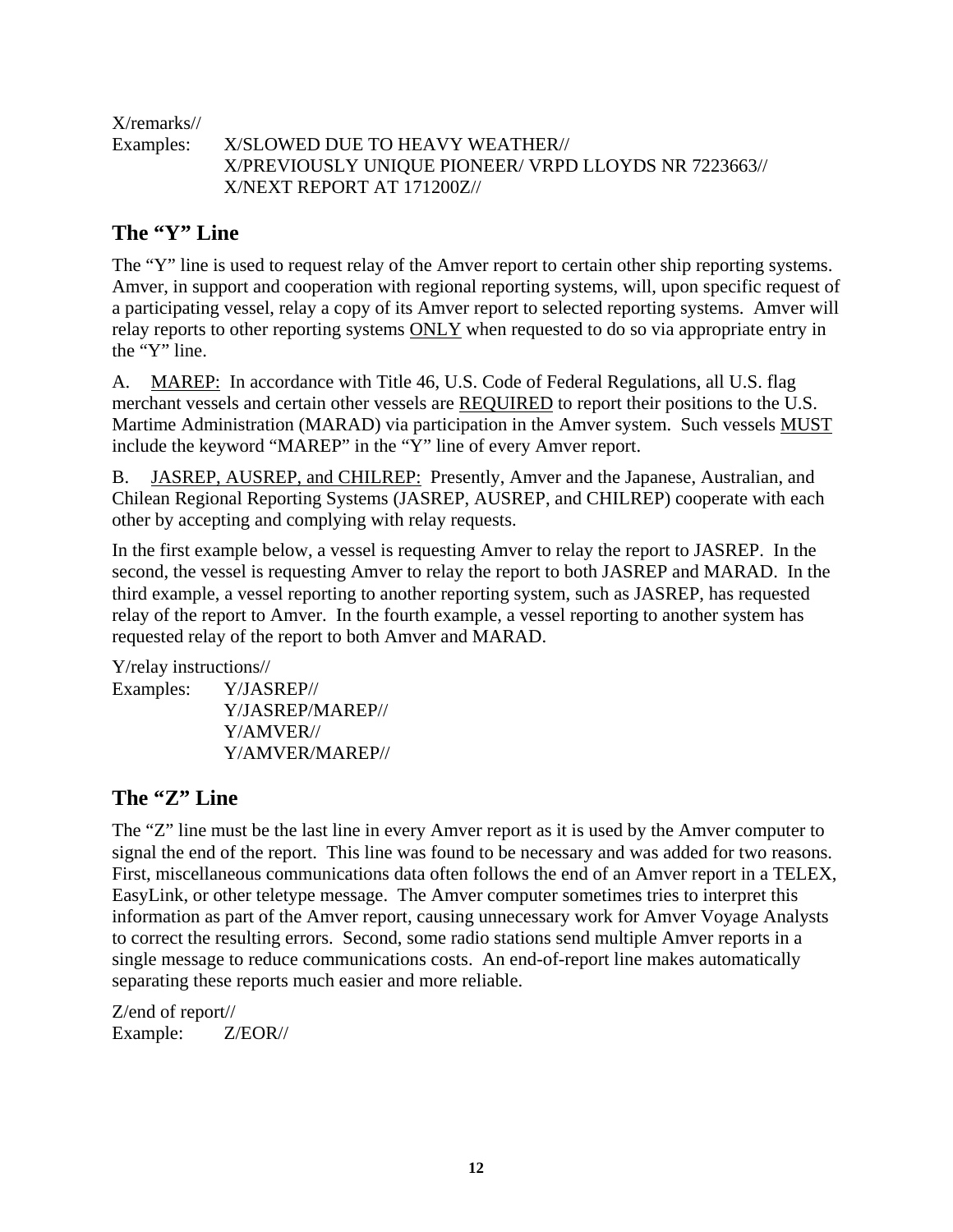### **IX. Amver Report Formats and Usage**

A. Sailing Plan: A Sailing Plan should be sent within a few hours before, upon, or within a few hours after departure. It must include enough information to predict the vessel's actual position within 25 nautical miles at any time during the voyage, assuming the Sailing Plan is followed exactly. Sailing Plans require A, B, E, F, G, I, L, and Z lines. The M, V, X, and Y lines are optional. (Y line is required for U.S. vessels).

```
AMVER/SP// 
A/SEALAND MARINER/KGJF// 
B/240620Z MAR// 
E/045// 
F/198// 
G/TOKYO/3536N/13946E// 
I/LOS ANGELES/3343N/11817W/ 031300Z APR// 
L/RL/190/3448N/13954E/ NOJIMASAKI/240850Z// 
L/GC/210/4200N/18000E/280400Z// 
L/RL/200/4200N/16000W/300030Z// 
L/GC/188/3422N/12047W/030500Z APR// 
L/RL/161// 
M/JCS// 
V/NONE// 
X/NEXT REPORT 250800Z// 
Y/JASREP/MAREP// 
Z/EOR//
```
B. Position Reports: A position report should be sent within 24 hours of departing port and at least once every 48 hours thereafter. The destination should be included, at least in the first few reports, in case Amver has not received the Sailing Plan information. In a small but still significant number of cases, Amver does receive Position Reports from vessels not already on plot. In such cases, position information alone is of very limited use. Position Reports require A, B, C, E, F, and Z lines. The I line is strongly recommended. The M, X, and Y lines are optional. (Y line is required for US Flag vessels.)

AMVER/PR// A/SEALAND MARINER/KGJF// B/281330Z// C/4200N/17544W// E/090// F/200// I/LOS ANGELES/3343N/11817W/ 031300Z APR// M/NMC// Y/MAREP// Z/EOR//

C. Deviation Reports: Deviation Reports should be sent whenever the vessel deviates significantly from its Sailing Plan. The Deviation Reports below show changes due to encountering some adverse weather. Please note: although the vessel stayed on its intended track, without the information given in these reports, Amver's predicted position for the vessel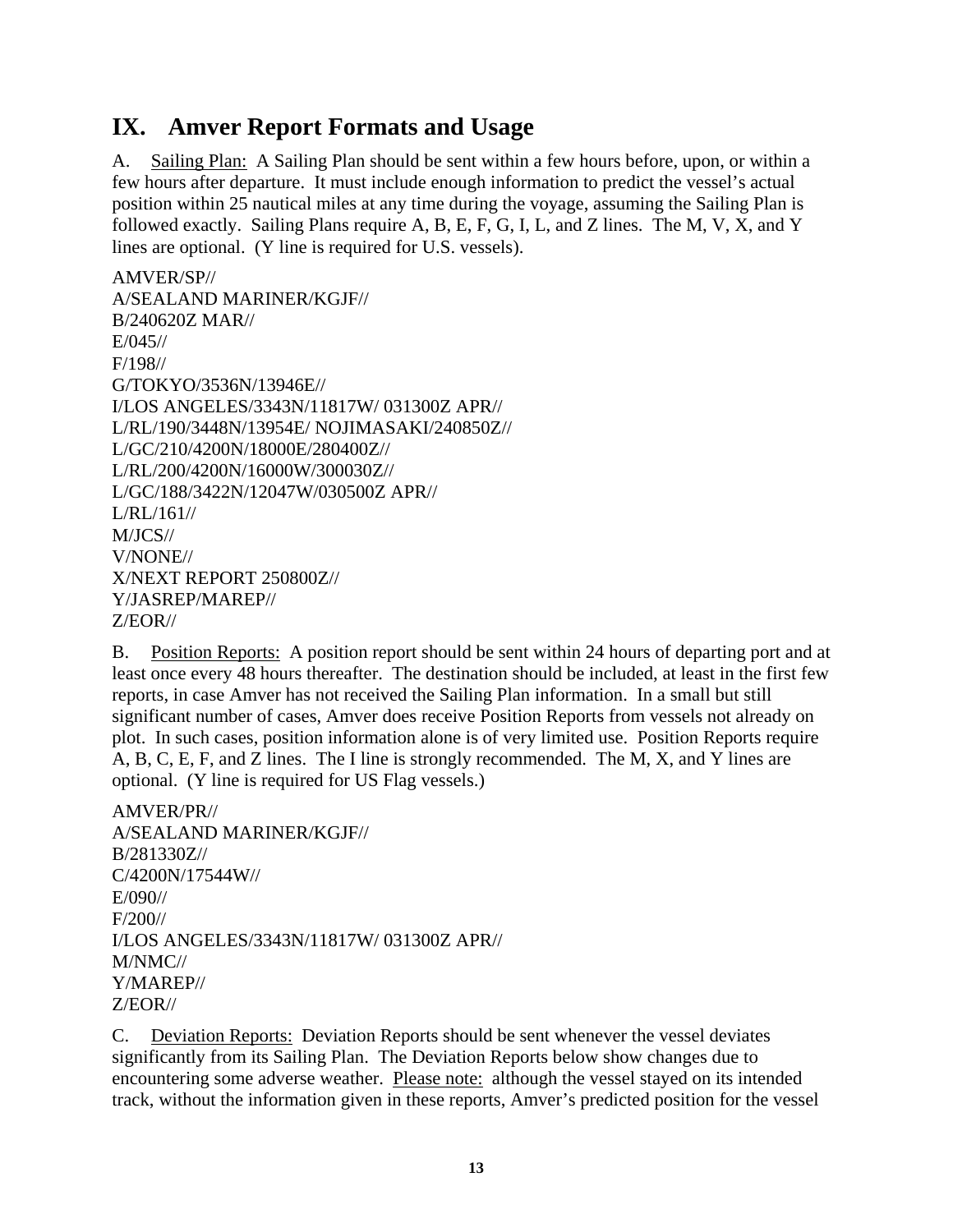would have been many miles, even hundreds of miles, in error during the second half of the voyage. Other situations in which Deviation Reports should be sent include, but are not limited to, change in destination, diverting to evacuate a sick or injured crewmember, diverting to assist another vessel, diverting to avoid heavy weather, any change of route, (for example, change based on recommendations from a vessel routing service), stopping to make repairs or await orders, change in anticipated average speed of one knot or more, and so forth. Deviation Reports require the A, B, C, E, F and Z lines. The I line and L lines are required if destination or route changes. The I line is always strongly recommended, even when not required. The M, X, and Y lines are optional. (Y line is required for U.S. vessels).

AMVER/DR// A/SEALAND MARINER/KGJF// B/291200Z// C/4200N/16654W// E/090// F/175// I/LOS ANGELES/3343N/12074W/040100Z APR// X/REDUCED SPEED DUE TO WEATHER// Y/MAREP// Z/EOR//

AMVER/DR// A/SEALAND MARINER/KGJF// B/300830Z MAR// C/4200N/16000W// E/100// F/185// I/LOS ANGELES/3343N/12047W/ 032130Z APR// Y/MAREP// Z/EOR//

D. Arrival Report: Arrival reports should be sent upon arrival in the immediate vicinity of the destination port, such as at the sea buoy or pilot station. This report properly terminates the voyage in Amver's computer, ensures the vessel will not appear on an Amver SURPIC until its next voyage, and allows the number of days on plot to be correctly updated for future use in determining the vessel's eligibility for an Amver award. Arrival reports require the A, K and Z line. The X and Y lines are optional. (Y line is required for U.S. vessels).

AMVER/FR// A/SEALAND MARINER/KGJF// K/LOS ANGELES/3343N/12074W/ 032200Z// Y/MAREP// Z/EOR//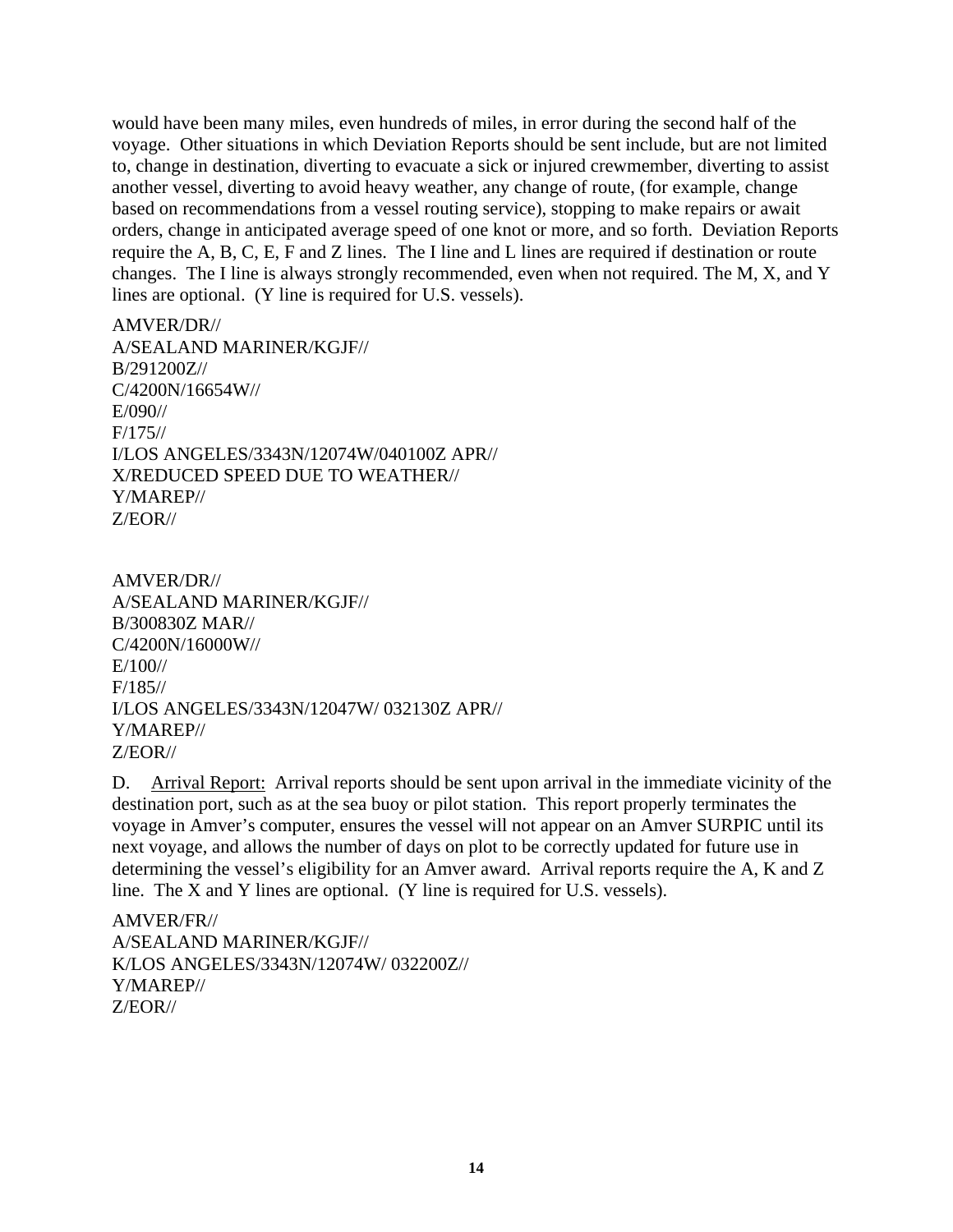## **X. Evaluating Amver**

Amver's goal is to instantly provide the most accurate position information possible on Amver participants to RCCs any time of the day or night, so they may make the most effective use of the available resources to assist distressed mariners. You are key to Amver's effectiveness since you are the source of Amver information. By providing complete, accurate and timely reports, you enhance Amver's accuracy and keep the database current. You may be able to save lives as a result, or in turn, the life saved may be yours.

Although we know Amver works and saves lives, we are also aware Amver is often not informed when its information made the saving of lives possible because the action takes place directly between ships and RCCs. Therefore, we ask the master of a participating Amver ship who assists in a SAR effort to send a summary of his involvement by letter, message or e-mail to AMR at the address given in *Section II, Use of the Information Reported*. These accounts can also be used as the basis for a ship's nomination for various special year-end awards. **Pictures or videotape of rescues would be most welcome. We would like to feature Amver participants who render assistance to others in reality media, trade and training publications. Photos will also be used in display and promotional materials about the program.** 

No system is perfect. If you experience any problems with Amver, they should be reported to AMR by fax, TELEX or e-mail. Just as we are often not informed of Amver's successes, we are also often not informed of problems. We are constantly striving to improve Amver, but we cannot correct problems unless we know they exist. Your narrative accounts, comments and suggestions are most welcome. Amver wishes you fair winds and following seas!